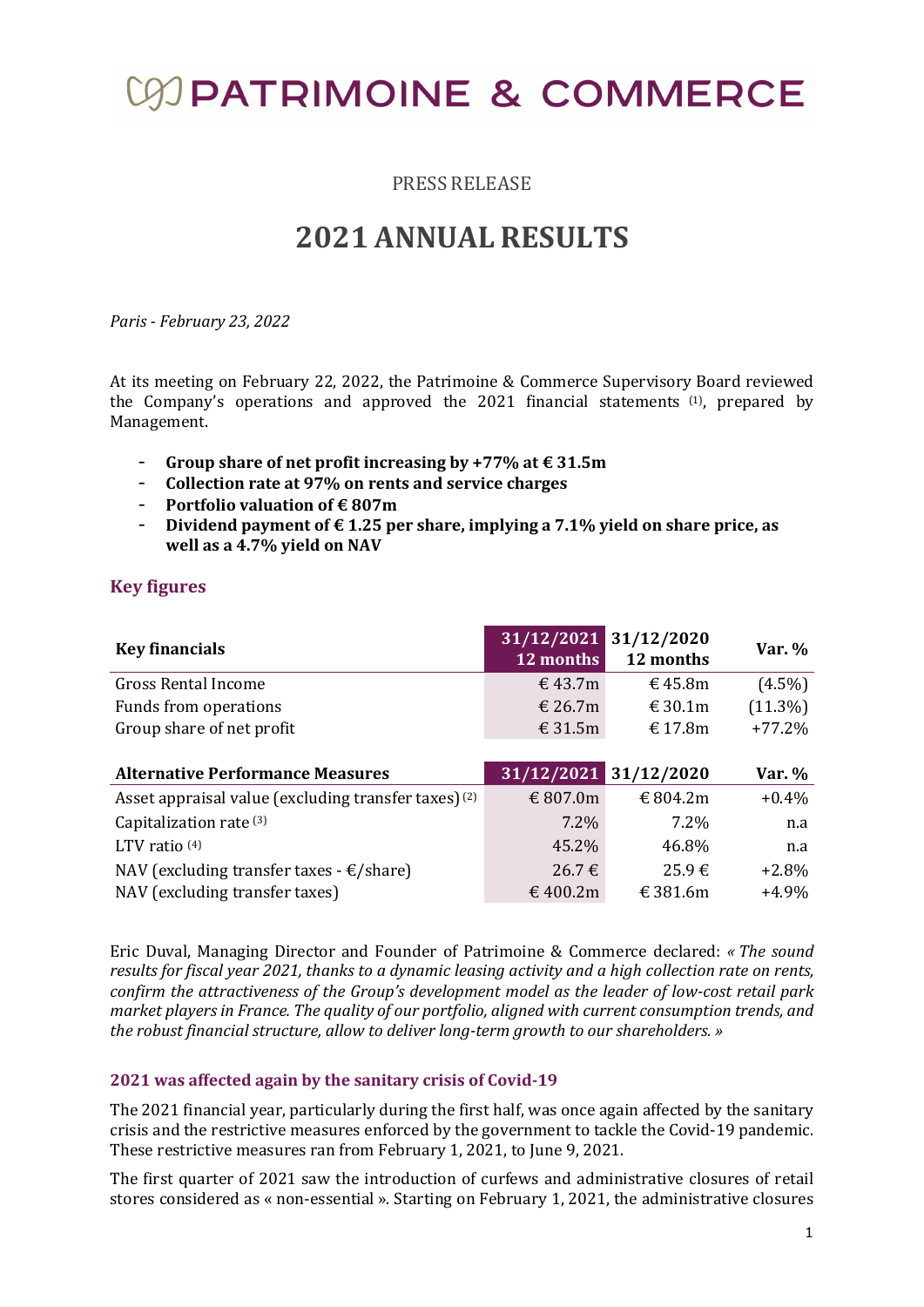### Operational performance

### Financial performance

| signed 109 leases (of which 60 renewals). The financial occupancy rate stood at 93% $(5)$ on the<br>portfolio. The collection rate on rents and service charges invoiced in 2021 stands at 97% (6), close<br>to 100% excluding lockdown periods. |             |                     |                  |
|--------------------------------------------------------------------------------------------------------------------------------------------------------------------------------------------------------------------------------------------------|-------------|---------------------|------------------|
|                                                                                                                                                                                                                                                  |             |                     |                  |
| <b>Financial performance</b>                                                                                                                                                                                                                     |             |                     |                  |
|                                                                                                                                                                                                                                                  |             |                     |                  |
| In 2021, Patrimoine & Commerce continued to deliver a solid financial performance.                                                                                                                                                               |             |                     |                  |
| For the fiscal year ended December 31, 2021, Patrimoine & Commerce reported consolidated                                                                                                                                                         |             |                     |                  |
| gross rental income of $\epsilon$ 43.7m, against $\epsilon$ 45.8m for the fiscal year ended December 31, 2020:                                                                                                                                   |             |                     |                  |
| in millions of euros - 12 months                                                                                                                                                                                                                 | 31/12/2021  | $31/12/2020$ Var. % |                  |
|                                                                                                                                                                                                                                                  |             |                     |                  |
|                                                                                                                                                                                                                                                  |             |                     |                  |
| Like-for-like                                                                                                                                                                                                                                    | 38.3        | 38.1                | $+0.4%$          |
| Covid-19 negotiations with tenants                                                                                                                                                                                                               | 2.9         | 3.2                 | n.a              |
| Acquisitions                                                                                                                                                                                                                                     | 0.3         |                     | n.a              |
| Disposals                                                                                                                                                                                                                                        | 1.4         | 1.9                 | n.a              |
| Properties under restructuring<br><b>Gross rental income</b>                                                                                                                                                                                     | 0.8<br>43.7 | 2.6<br>45.8         | n.a<br>$(4.5\%)$ |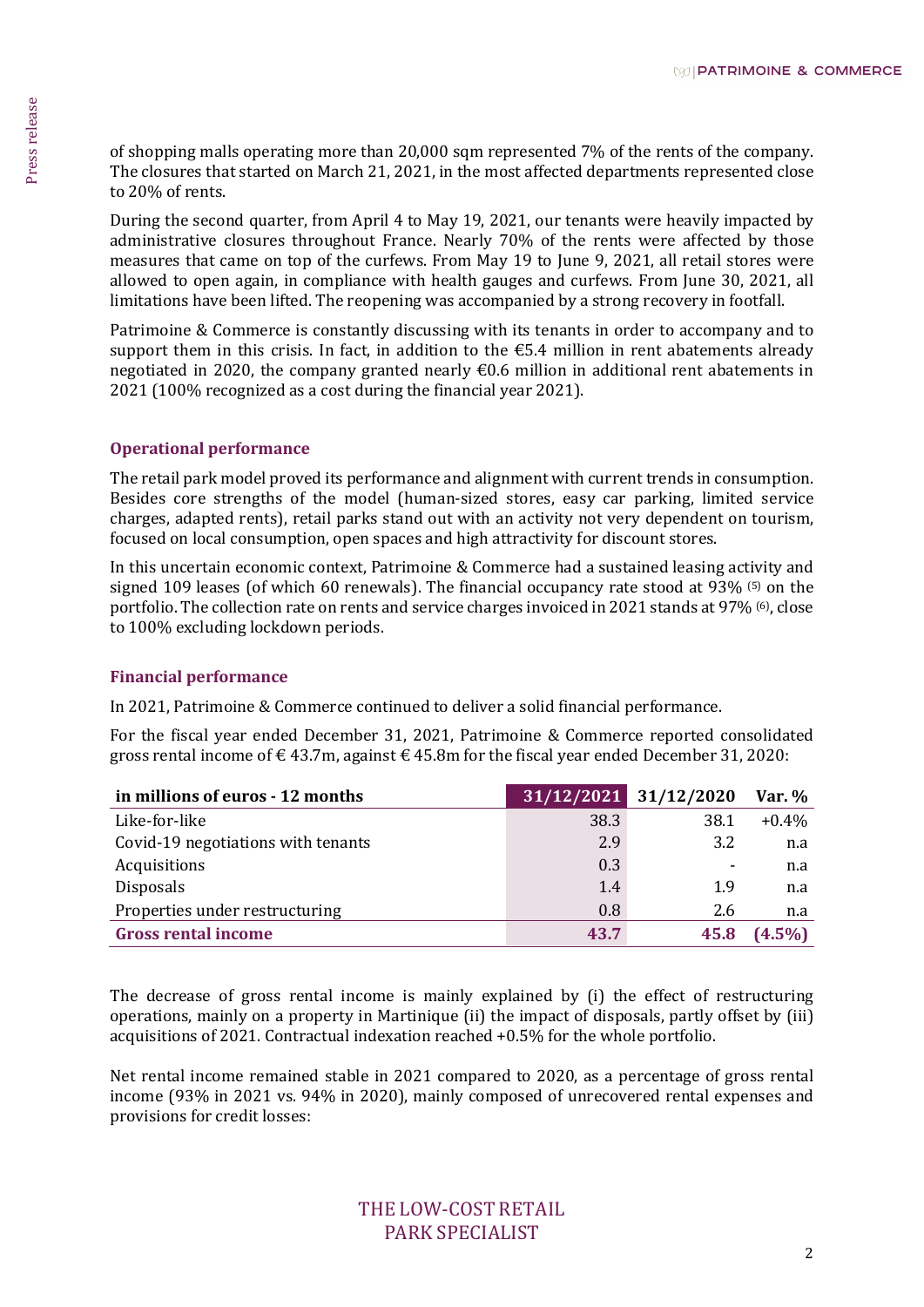|                                                                                                                                                                                                                                                                                                                                                                                                                                  | 31/12/2021    | 31/12/2020            |
|----------------------------------------------------------------------------------------------------------------------------------------------------------------------------------------------------------------------------------------------------------------------------------------------------------------------------------------------------------------------------------------------------------------------------------|---------------|-----------------------|
| Gross rental income*<br><b>Entry fees</b>                                                                                                                                                                                                                                                                                                                                                                                        | 43.7          | 45.8                  |
| <b>Gross rental revenue</b>                                                                                                                                                                                                                                                                                                                                                                                                      | 0.2<br>43.9   | 0.1<br>45.9           |
| Unrecovered rental expenses                                                                                                                                                                                                                                                                                                                                                                                                      | (2.4)         |                       |
| Other building expenses                                                                                                                                                                                                                                                                                                                                                                                                          | (0.7)         | (2.7)                 |
| <b>Net rental income</b>                                                                                                                                                                                                                                                                                                                                                                                                         | 40.8          | (0.2)<br>43.0         |
| * incl. rental guarantees                                                                                                                                                                                                                                                                                                                                                                                                        |               |                       |
| Operating expenses and other revenues remained under control at $\in$ 4.5m (vs. $\in$ 4.3m in 2020).                                                                                                                                                                                                                                                                                                                             |               |                       |
| Net cost of debt amounted to $\epsilon$ 9.4m in 2021, up by +4.0% compared to last year. The Company<br>was able to take advantage of the low interest rate environment. The average interest rate on debt<br>is 2.04% for the 12 months ending December 31, 2021 (versus 2.15% in 2020), the increase in<br>financial expenses derives from the full-year effect of renegotiated terms on finance leases<br>negotiated in 2020. |               |                       |
| Recurring net result (FFO) amounted to $\in$ 26.7m in 2021, compared to $\in$ 30.1m in 2020:                                                                                                                                                                                                                                                                                                                                     |               |                       |
| in millions of euros - 12 months                                                                                                                                                                                                                                                                                                                                                                                                 |               | 31/12/2021 31/12/2020 |
| Restated current operational result<br>Restated net cost of debt                                                                                                                                                                                                                                                                                                                                                                 | 36.3          | 38.7                  |
| Current taxes                                                                                                                                                                                                                                                                                                                                                                                                                    | (9.4)         | (9.1)<br>0.5          |
| Funds from operations (FFO) <sup>(7)</sup>                                                                                                                                                                                                                                                                                                                                                                                       | (0.2)<br>26.7 |                       |
| <b>Diluted FFO per share</b>                                                                                                                                                                                                                                                                                                                                                                                                     | 1.78          | 30.1<br>2.05          |
| The external appraisal valuation campaign resulted in a fair value adjustment of $+\epsilon$ 2.5m in 2021,<br>reflecting the resilience of the portfolio in this crisis context.                                                                                                                                                                                                                                                 |               |                       |
| Including the share of the result of companies accounted for using the equity method $(+\epsilon 0.9m)$<br>and the fair value adjustment on financial instruments ( $+ \epsilon$ 1.1m), the net profit amounted to<br>€ 31.2m for the fiscal year 2021 and $\in$ 31.5m in group share, increasing by +77.2% compared to<br>last year.                                                                                            |               |                       |
| Decrease of the LTV ratio and increase of the NAV per share at $\in$ 26.7 (+2.8%)                                                                                                                                                                                                                                                                                                                                                |               |                       |
| The Group consolidated restated net debt of $\epsilon$ 358.4m as of December 31, 2021, implies a Loan-<br>to-Value ratio of 45.2%, leaving a significant investment capacity compared to the target of 50%<br>set by Patrimoine & Commerce.                                                                                                                                                                                      |               |                       |
| in millions of euros - 12 months                                                                                                                                                                                                                                                                                                                                                                                                 | 31/12/2021    | 31/12/2020            |
| <b>Restated Net Debt</b>                                                                                                                                                                                                                                                                                                                                                                                                         | 358.4         |                       |
| o/w cash and bank overdraft                                                                                                                                                                                                                                                                                                                                                                                                      | (50.7)        | 370.7<br>(66.1)       |
| o/w deposits on real estate projects                                                                                                                                                                                                                                                                                                                                                                                             | (0.3)         | (1.5)                 |
| o/w financial instruments                                                                                                                                                                                                                                                                                                                                                                                                        | 1.3           | 2.4                   |
| Net debt excl. Financial instruments                                                                                                                                                                                                                                                                                                                                                                                             | 357.1         | 368.4                 |
| Property valuation (excl. Transfer taxes)                                                                                                                                                                                                                                                                                                                                                                                        | 789.9         |                       |
| <b>Loan To Value</b>                                                                                                                                                                                                                                                                                                                                                                                                             | 45.2%         | 787.4<br>46.8%        |

| in millions of euros - 12 months    |       | 31/12/2021 31/12/2020 | Var. $%$              |
|-------------------------------------|-------|-----------------------|-----------------------|
| Restated current operational result | 36.3  | 38.7                  | $(6.1\%)$             |
| Restated net cost of debt           | (9.4) | (9.1)                 | $+4.0%$               |
| Current taxes                       | (0.2) | 0.5                   | n.a.                  |
| Funds from operations (FFO) (7)     | 26.7  |                       | $30.1 \quad (11.3\%)$ |
| <b>Diluted FFO per share</b>        | 1.78  | 2.05                  | $(13.1\%)$            |

### Decrease of the LTV ratio and increase of the NAV per share at  $\in$  26.7 (+2.8%)

| in millions of euros - 12 months          | 31/12/2021 | 31/12/2020 |
|-------------------------------------------|------------|------------|
| <b>Restated Net Debt</b>                  | 358.4      | 370.7      |
| o/w cash and bank overdraft               | (50.7)     | (66.1)     |
| o/w deposits on real estate projects      | (0.3)      | (1.5)      |
| o/w financial instruments                 | 1.3        | 2.4        |
| Net debt excl. Financial instruments      | 357.1      | 368.4      |
| Property valuation (excl. Transfer taxes) | 789.9      | 787.4      |
| <b>Loan To Value</b>                      | $45.2\%$   | 46.8%      |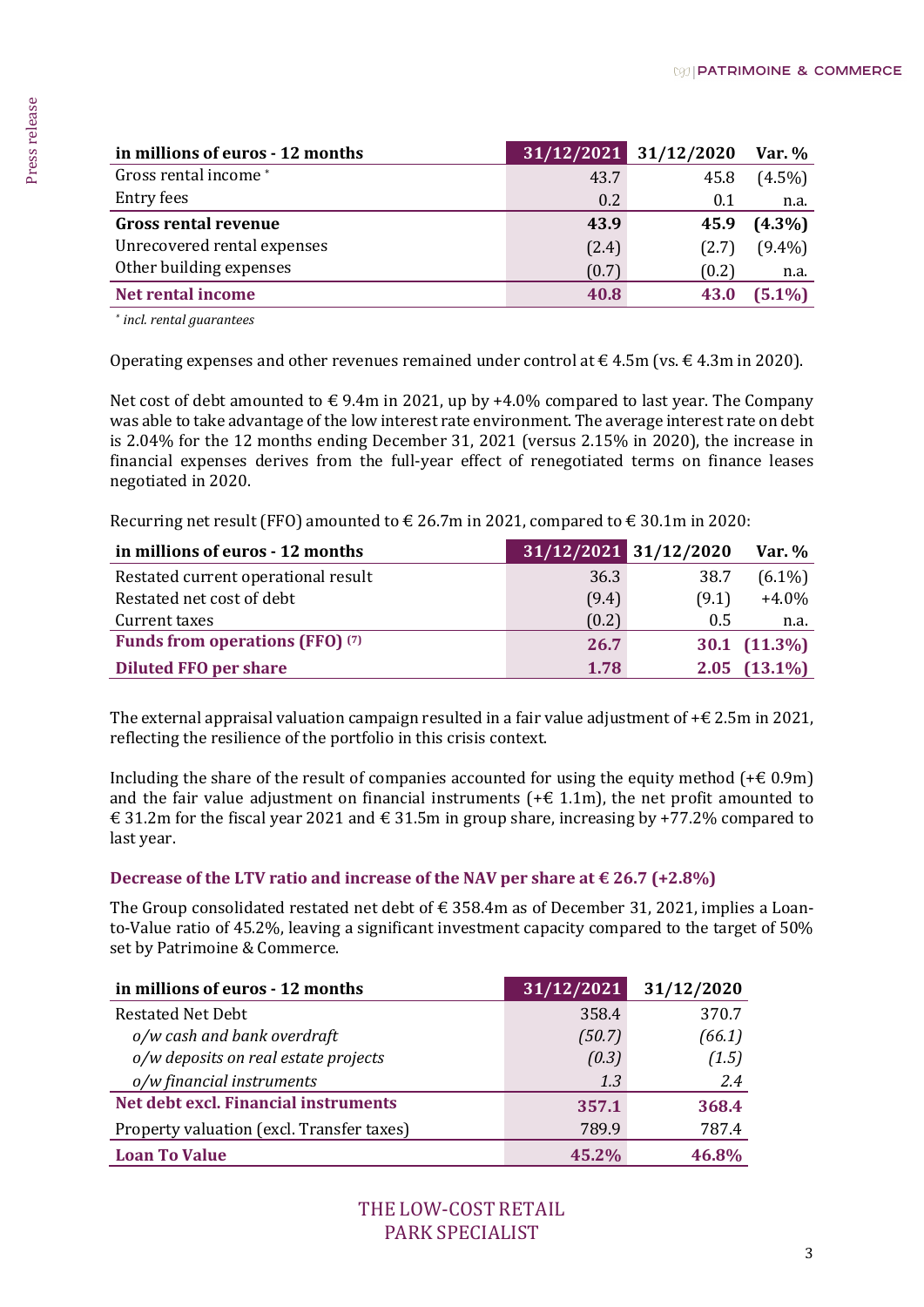| in millions of euros                           | 31/12/2021 | 31/12/2020 |
|------------------------------------------------|------------|------------|
| NAV, excl. Transfer taxes                      | 400.2      | 381.6      |
| NAV per share, excl. Transfer taxes (in euros) | 26.67      | 25.94      |
| Number of shares (excl. Treasury shares)       | 15 006 681 | 14 708 389 |

### Development and optimization of the portfolio

As of December 31, 2021, the portfolio valuation (excluding transfer taxes and including properties accounted for using the equity method), reached  $\epsilon$  807.0m, increasing by +0.4% compared to 2020. The capitalization rate of the properties in operation remains stable at 7.2%.

| in millions of euros                | <b>Variation</b> |
|-------------------------------------|------------------|
| Net balance as of January 1, 2021   | 804.2            |
| Acquisitions                        | 16.2             |
| <b>Disposals</b>                    | (16.3)           |
| Fair value impact                   | 2.9              |
| Net balance as of December 31, 2021 | 807.0            |

At asset value per share amounted to  $\epsilon$  26.67 ( $\epsilon$  400.2m) in 2021, an increase of +2.8% versus<br>
2020.<br>
ANV, rec. Transfer traces in earms)<br>  $\frac{400.27}{32000}$ <br>  $\frac{25.64}{160000}$  and  $\frac{300}{20000}$ <br>  $\frac{25.64}{160000}$ Over 2021, Patrimoine & Commerce continued its development through the delivery of several projects in Échirolles (Auvergne-Rhône-Alpes), Annemasse (Auvergne-Rhône-Alpes), Limoges (Nouvelle-Aquitaine) and Wittenheim (Grand Est) and through the acquisition of an additional retail property in Échirolles (Auvergne-Rhône-Alpes), currently in refurbishment. Those investments totalled  $\in$  13.5m in 2021. Other investments were made on the existing portfolio, for a global amount of  $\in$  2.7m.

Patrimoine & Commerce also completed the disposal of several assets in Saint-Gaudens (Occitanie), Pont-de-Beauvoisin (Auvergne-Rhône-Alpes), Creusot (Bourgogne-Franche-Comté), Perpignan (Occitanie), Frouard (Grand Est) as well as in Guadeloupe for a total consideration of  $\epsilon$ 16.3m, in line with external appraisers' valuations.

### Dividend payment of  $\epsilon$  1.25 per share

The distribution of a dividend of  $\epsilon$  1.25 per share, with an option for the payment in additional shares, will be proposed to the Annual General Meeting of Patrimoine & Commerce. The proposed dividend is stable compared to last year and implies a 4.7% yield on net asset value per share as of December 31, 2021, and of 7.1% on the current stock price as of February 21, 2022.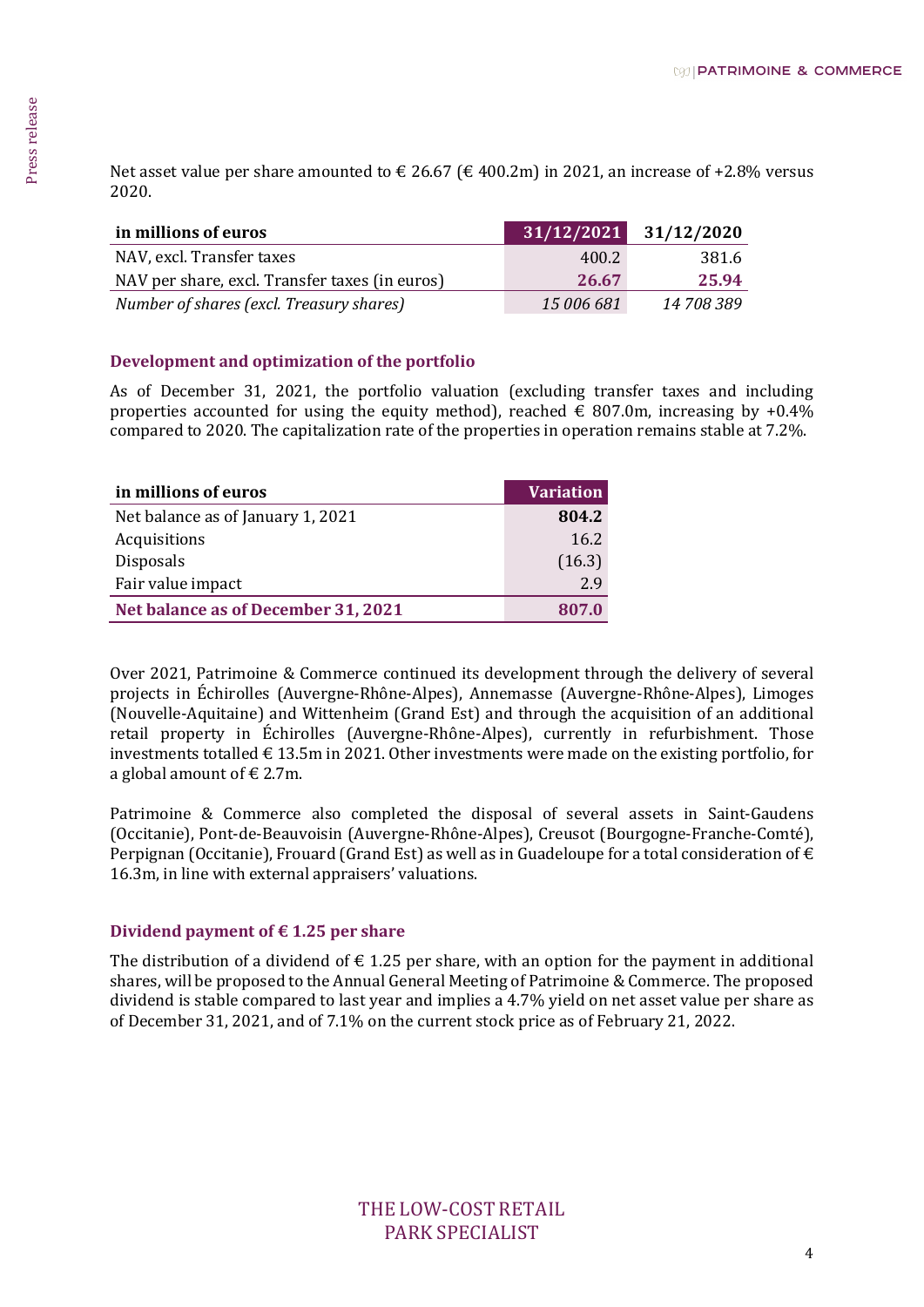| April 13, 2022    | First-Quarter 2022 activity   |
|-------------------|-------------------------------|
| June 26, 2022     | <b>Annual General Meeting</b> |
| September 8, 2022 | First-Half 2022 results       |
| October 6, 2022   | Third-Quarter 2022 activity   |

### About Patrimoine & Commerce

Agenda<br>
5 Press Cuarter 2022 archivity<br>
Jerenda Agenta 2022 archivity<br>
Jerenda Agent 2022 archivity<br>
Jerenda Agent 2022 archivity<br>
Scholar Cass 2022 Tried Quarter 2022 archivity<br>
About Press release Agent 2022 archivity<br> Patrimoine & Commerce owns and operates a real estate portfolio, largely comprising retail property, covering a total surface area of 500,000 sqm. The assets are mainly located in retail parks near midsized towns throughout France. Patrimoine & Commerce benefits from a significant identified deal flow that will enable it to feed its growth, in terms of both assets under development and operating assets.

---------------------------------------------------------------------------------------------------------------

- Notes : <sup>1</sup> The consolidated financial statements have been subject to audit procedures. The Statutory Auditors' report is to be issued shortly
	- 2 Incl. Group share of Cherbourg and Studio Prod and assets held for sale.
	- <sup>3</sup> Based on annualized rents (or market rental value for vacant spaces) and on property valuation excl. transfer taxes
	- 4 Adjusted for security deposits and hedging instruments
	- <sup>5</sup> Excluding strategic vacancy
	- <sup>6</sup>After deduction of abatements granted
	- <sup>7</sup>As of December 31, 2021, the current operational result and the net cost of debt are restated from operating expenses, other income and financial expenses of the real estate development activity  $(+\epsilon 0.1m)$

Patrimoine & Commerce is listed on NYSE Euronext Paris. ISIN code: FR0011027135 – Mnémo code: PAT

For further information, go to : www.patrimoine-commerce.com

For information, please contact :

Eric DUVAL Managing Director +33 (0)1 46 99 47 79

PATRIMOINE & COMMERCE KEIMA COMMUNICATION Emmanuel DOVERGNE +33 (0)1 56 43 44 63 emmanuel.dovergne@keima.fr

> THE LOW-COST RETAIL PARK SPECIALIST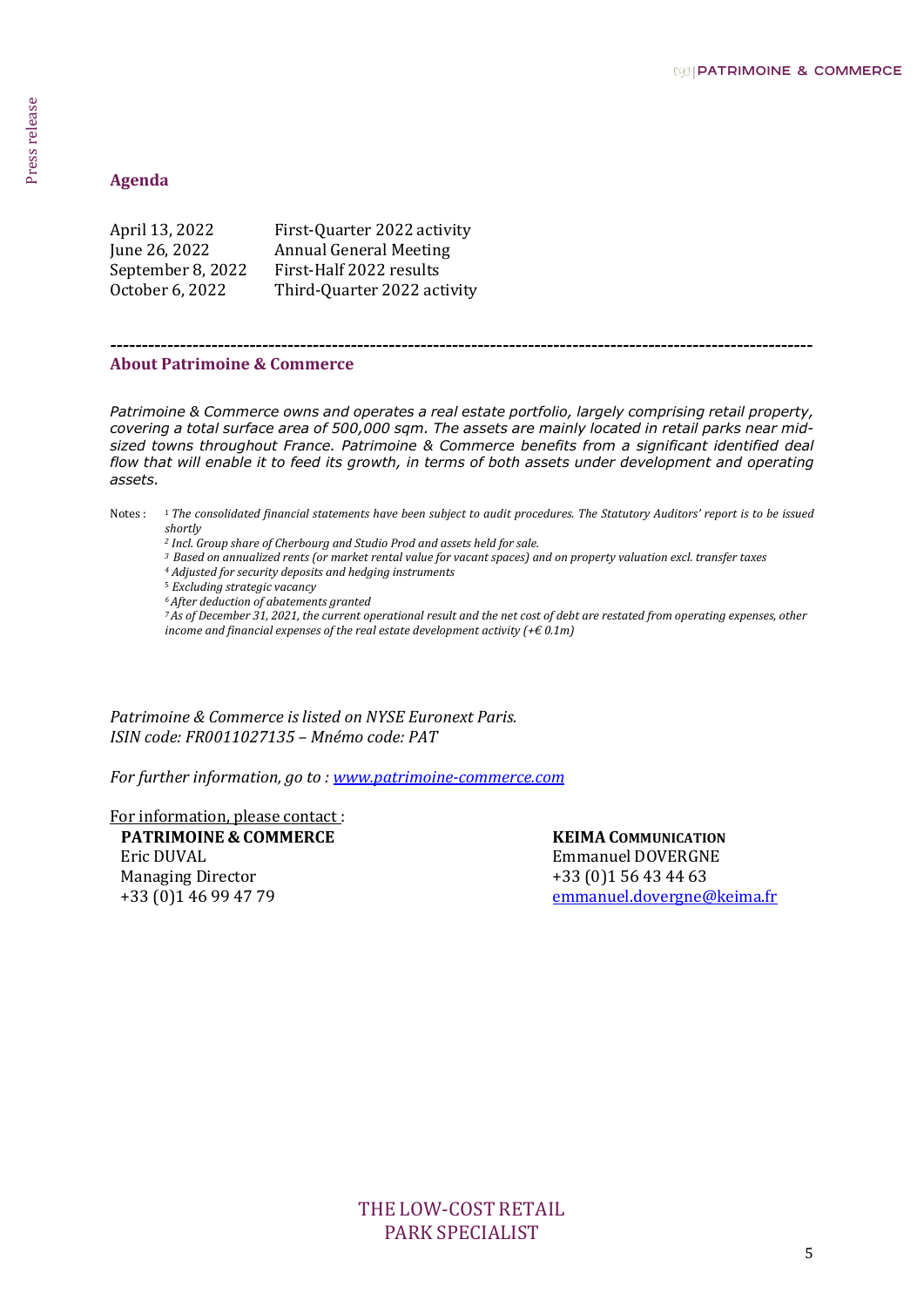### Recurring net result

| Gross rental income<br>Net rental income<br>Operating expenses and other income | 43.7<br>40.8 |                       | 31/12/2021 31/12/2020 | Var. $%$                 |
|---------------------------------------------------------------------------------|--------------|-----------------------|-----------------------|--------------------------|
|                                                                                 |              |                       | 45.8                  | $(4.5\%)$                |
|                                                                                 |              |                       | 43.0                  | $(5.1\%)$                |
|                                                                                 | (4.5)        |                       | (4.3)                 | $+3.9%$                  |
| <b>Adjusted EBITDA</b>                                                          | 36.3         |                       | 38.7                  | $(6.1\%)$                |
| Net cost of debt                                                                | (9.4)        |                       | (9.1)                 | $+4.0%$                  |
| Current taxes                                                                   | (0.2)        |                       | 0.5                   | n.a.                     |
| <b>Funds from operations (FFO)</b>                                              | 26.7         |                       | 30.1                  | $(11.3\%)$               |
| FFO per share                                                                   | € 1.78       |                       | € 2.05                | $(13.1\%)$               |
| Change in fair value of properties                                              | 2.5          |                       | (9.7)                 | n.a.                     |
| Change in fair value of financial instruments                                   | 1.1          |                       | 0.6                   | n.a.                     |
| Equity method investees                                                         | 0.9          |                       | (0.6)                 | n.a.                     |
| Other income and expenses                                                       | (0.0)        |                       | (1.0)                 | n.a.                     |
|                                                                                 | 31.2         |                       | 19.4                  | $+60.5%$                 |
| <b>Net income</b>                                                               |              |                       |                       |                          |
| Minority interest                                                               | 0.4          |                       | (1.6)                 |                          |
| Net profit, group share<br><b>Consolidated Net debt</b><br>in millions of euros | 31.5         | 31/12/2021 31/12/2020 | 17.8                  |                          |
| <b>Bond loans</b>                                                               |              | 30.0                  |                       | n.a.<br>$+77.2%$<br>42.4 |
| Borrowings from financial institutions                                          |              | 340.8                 | 354.7                 |                          |
| Lease liabilities connected to finance leasing                                  |              | 41.1                  | 47.3                  |                          |
| Other lease liabilities                                                         |              | 0.6                   |                       | 0.7                      |
| Accrued interest                                                                |              | 1.5                   |                       | 1.5                      |
| Financial liabilities on hedging instruments                                    |              | 1.4                   |                       | 2.5                      |
| <b>Bank overdraft</b><br>Financial liabilities - Partners' current accounts     |              | 0.0<br>4.2            |                       | 0.2<br>4.2               |
| Liabilities related to assets held for sale                                     |              | 4.1                   |                       | $0.5\,$                  |
| <b>Total Financial Debt</b>                                                     |              | 423.8                 | 454.1                 |                          |
| Cash and others                                                                 |              | 50.8                  |                       | 66.3                     |
| Financial assets on hedging instruments                                         |              | 0.1                   |                       | 0.1                      |
| Financial assets - Partners' current accounts<br><b>Consolidated Net Debt</b>   |              | 13.7                  |                       | 15.4                     |

### Consolidated Net debt

| in millions of euros                               |       | 31/12/2021 31/12/2020 |
|----------------------------------------------------|-------|-----------------------|
| <b>Bond loans</b>                                  | 30.0  | 42.4                  |
| Borrowings from financial institutions             | 340.8 | 354.7                 |
| Lease liabilities connected to finance leasing     | 41.1  | 47.3                  |
| Other lease liabilities                            | 0.6   | 0.7                   |
| Accrued interest                                   | 1.5   | $1.5\,$               |
| Financial liabilities on hedging instruments       | 1.4   | 2.5                   |
| Bank overdraft                                     | 0.0   | 0.2                   |
| Financial liabilities - Partners' current accounts | 4.2   | 4.2                   |
| Liabilities related to assets held for sale        | 4.1   | 0.5                   |
| <b>Total Financial Debt</b>                        | 423.8 | 454.1                 |
| Cash and others                                    | 50.8  | 66.3                  |
| Financial assets on hedging instruments            | 0.1   | 0.1                   |
| Financial assets - Partners' current accounts      | 13.7  | 15.4                  |
| <b>Consolidated Net Debt</b>                       | 359.2 | 372.2                 |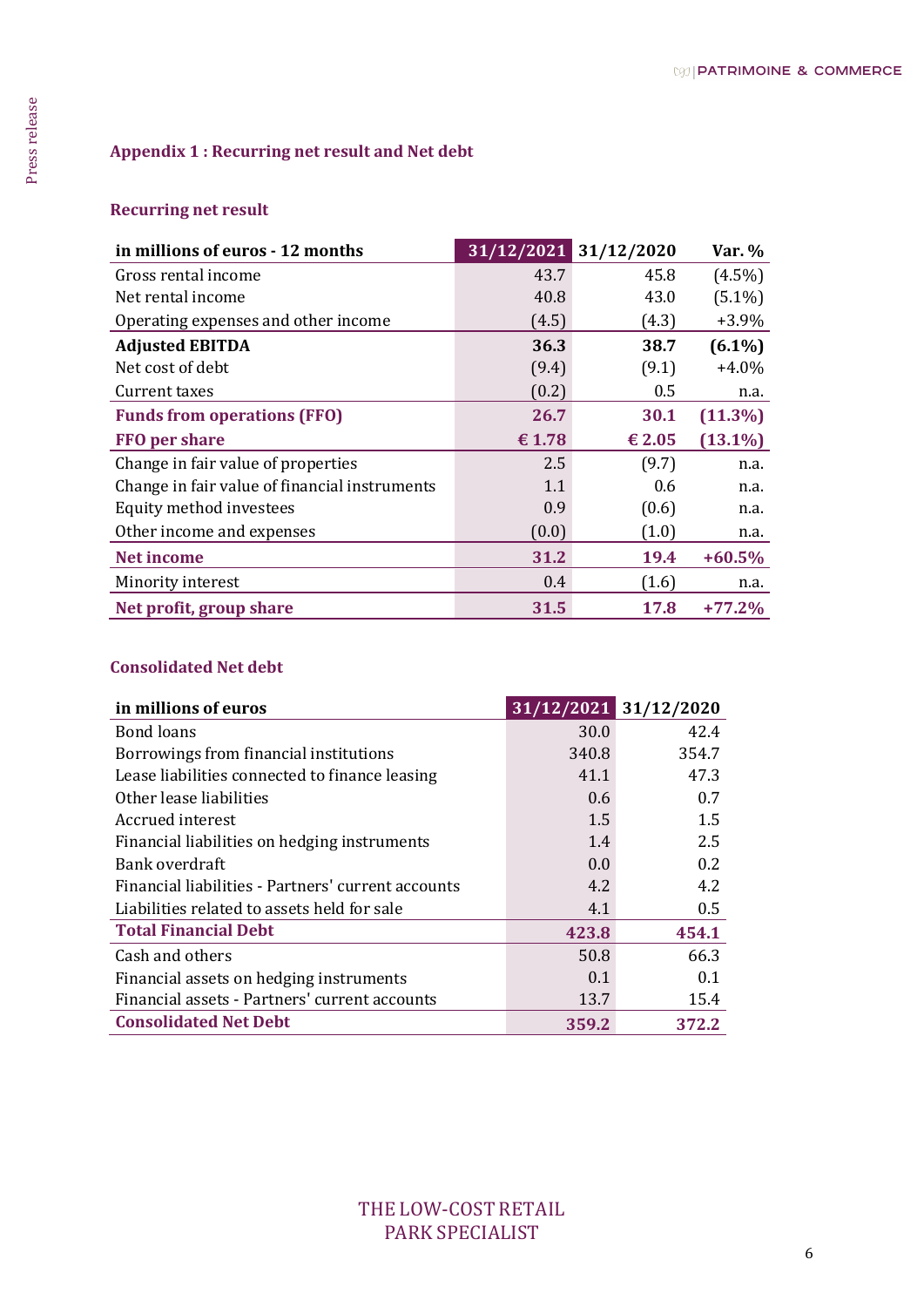| <b>Assets</b>                                       |            |            |
|-----------------------------------------------------|------------|------------|
| in millions of euros                                | 31/12/2021 | 31/12/2020 |
| <b>Non current assets</b>                           |            |            |
| Investment properties                               | 771.0      |            |
| Tangible and intangible assets                      | 0.6        |            |
| Investment in equity-accounted companies            | 7.4        |            |
| Non-current financial assets                        | 1.1        |            |
| Non-current deferred tax assets                     | 0.1        |            |
| <b>Total - Non current assets</b>                   | 780.2      |            |
| <b>Current assets</b>                               |            |            |
| Current financial assets                            | 0.0        |            |
| Trade and other receivables                         | 23.0       |            |
| Other receivables                                   | 9.3        |            |
| Cash and cash equivalents                           | 50.8       |            |
| <b>Total - Current assets</b>                       | 83.1       |            |
| Assets held for sale                                | 18.9       |            |
| <b>Total assets</b>                                 | 882.1      |            |
| <b>Equity and Liabilities</b>                       |            |            |
| in millions of euros                                | 31/12/2021 | 31/12/2020 |
| Equity attributable to owners of the parent         |            |            |
| Share capital                                       | 150.8      |            |
| Additional paid-in capital                          | 40.7       |            |
| Legal reserves                                      | 2.2        |            |
| <b>Consolidated reserves</b>                        | 174.9      |            |
| Consolidated earnings                               | 31.5       |            |
| Total - Equity attributable to owners of the parent | 400.2      |            |
| Equity attributable to non-controlling interests    | 14.6       |            |
| <b>Total equity</b>                                 | 414.7      |            |
| <b>Non current liabilities</b>                      |            |            |
| Non current financial liabilities                   | 370.0      |            |
| Deposits                                            | 7.5        |            |
| Deferred tax liabilities                            | 0.0        |            |
| Other long-term liabilities                         | 3.8        |            |
| <b>Total - Non current liabilities</b>              | 381.2      |            |
| <b>Current liabilities</b>                          |            |            |
| <b>Current financial liabilities</b>                | 50.1       |            |
| Payroll and tax liabilities                         | 9.8        |            |
| Trade payables                                      | 7.2        |            |
| Other liabilities                                   | 14.9       |            |
| <b>Total - Current liabilities</b>                  | 82.0       |            |
|                                                     | 4.1        |            |
| Liabilities related to assets held for sale         |            |            |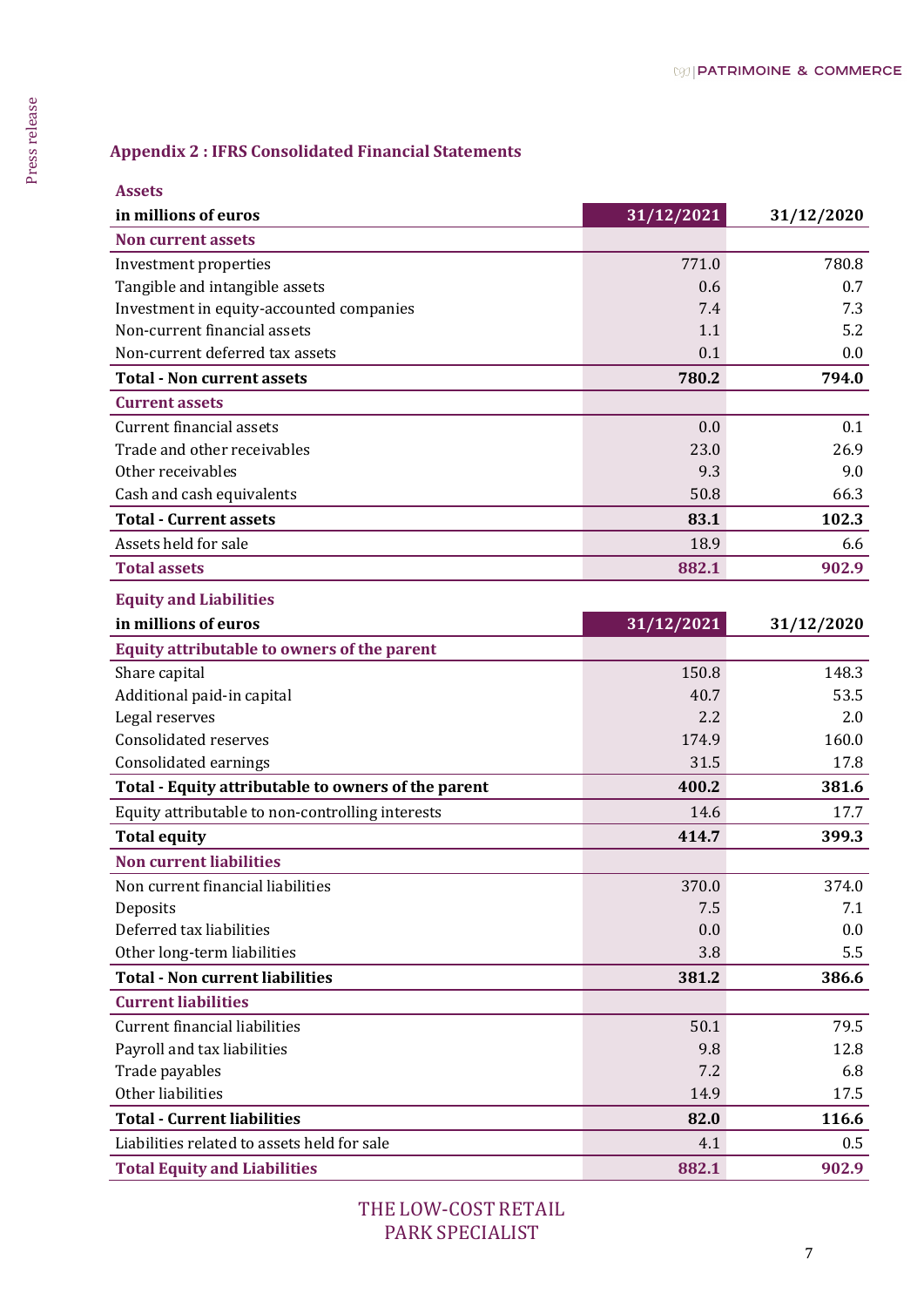| in millions of euros - 12 months<br>Gross rental revenues          | 31/12/2021 31/12/2020 |            |
|--------------------------------------------------------------------|-----------------------|------------|
|                                                                    | 43.9                  | 45.9       |
| Service charge income                                              | 10.0                  | 9.1        |
| Service charge expenses                                            | (12.4)                | (11.8)     |
| Other building expenses                                            | (0.7)                 | (0.2)      |
| Net rental income                                                  | 40.8                  | 43.0       |
| External expenses and other taxes                                  | (4.3)                 | (4.2)      |
| Payroll expenses                                                   | (0.9)                 | (0.9)      |
| Amortization and provisions                                        | (0.1)                 | (0.1)      |
| Other current operating income and expenses                        | 0.7                   | 0.2        |
| <b>Total - Operating income and expenses</b>                       | (4.6)                 | (5.0)      |
| <b>Current operating income</b>                                    | 36.2                  | 38.0       |
| Other operating income and expenses                                | (0.1)                 | (0.5)      |
| Change in the fair value of investment properties                  | 2.5                   | (9.7)      |
| Share in earnings of equity-accounted companies                    | 0.9                   | (0.6)      |
| <b>Operating income</b>                                            | 39.4                  | 27.2       |
| Financial income                                                   | 0.4                   | 0.4        |
| Financial expenses                                                 | (9.8)                 | (9.5)      |
| Cost of net debt                                                   | (9.4)                 | (9.0)      |
| Other financial income and expenses                                | 1.1                   | 0.7        |
| Income tax benefit (expense)                                       | 0.0                   | 0.5        |
| <b>Net income</b>                                                  | 31.2                  | 19.4       |
| Minority interests                                                 | (0.4)                 | 1.6        |
| Net profit, group share                                            | 31.5                  | 17.8       |
| Net income, per share                                              | 2.13                  | 1.25       |
| Diluted net income, per share                                      | 2.13                  | 1.25       |
|                                                                    |                       |            |
| <b>Net income</b>                                                  | 31.2                  | 19.4       |
| Items that will be reclassified subsequently to profit or loss     |                       |            |
| Items that will not be reclassified subsequently to profit or loss |                       |            |
| <b>Total comprehensive income</b>                                  | 31.2                  | 19.4       |
| of which : - Group share                                           | 31.5                  | 17.8       |
| - Non controlling interest                                         | (0.4)                 | 1.6        |
| Average number of shares outstanding                               | 14 804 270            | 14 181 582 |